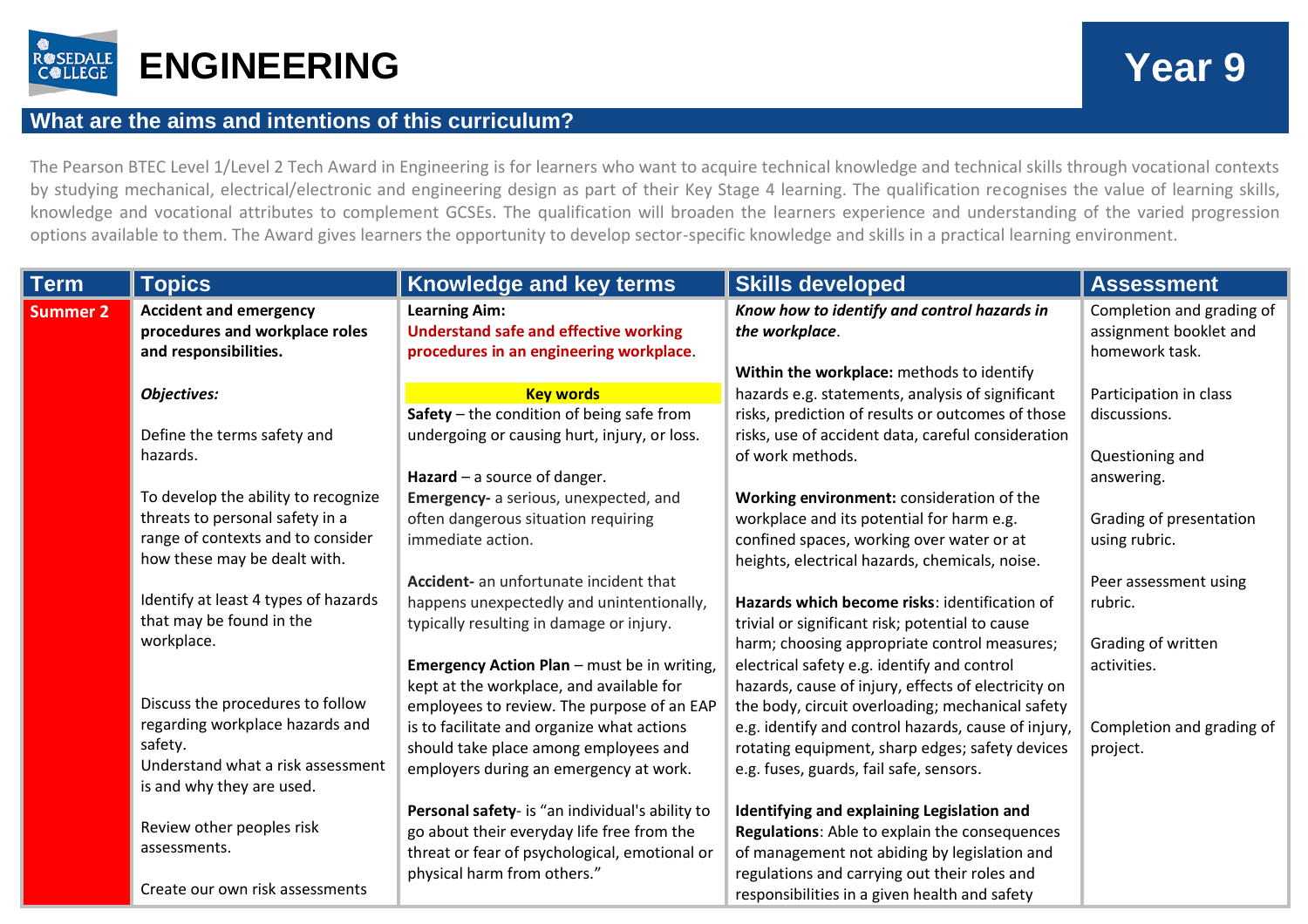| for specific practical task.        | A risk assessment is a systematic method of  | situation.                                        |  |
|-------------------------------------|----------------------------------------------|---------------------------------------------------|--|
|                                     | looking at work activities, considering what |                                                   |  |
| List at least eight types of        | could go wrong, and deciding on suitable     | Be able to carry out a risk assessment and        |  |
| emergencies that can occur in a     | control measures.                            | identify control measures.                        |  |
| workplace.                          | Risk- a situation involving exposure to      |                                                   |  |
|                                     | danger.                                      | Risk assessments: items/area to be assessed       |  |
| Explain what to do in at least four | A safety sign- 'information or instruction   | e.g. machine operation, work area; five steps     |  |
| kinds of emergencies.               | about health and safety at work on a         | (principal hazards, who is likely to be           |  |
|                                     | signboard, a colour, an illuminated sign or  | injured/harmed, evaluate the risks and decide     |  |
| Identify important information      | acoustic signal, a verbal communication or   | on adequacy of precautions, recording findings,   |  |
| employers should provide about      | hand signal.                                 | review assessment)                                |  |
| how to respond to workplace         |                                              | Use of control measures: e.g. remove need         |  |
| emergencies.                        |                                              | (design out), use of recognized procedures,       |  |
|                                     | Safety measures-activities and               | substances control, guarding, lifting assessments |  |
| Explain and evaluate the            | precautions taken to improve safety.         | and manual handling assessments, regular          |  |
| importance of an Emergency Action   |                                              | inspection, use of Personal Protective            |  |
| Plan (EAP)                          | <b>Occupational and Safety Health</b>        | Equipment (PPE), training of personnel, other     |  |
|                                     | Administration - "OSHA" provides             | personal procedures for health, safety and        |  |
| Explain legal legislation and       | information, trains workers/employers,       | welfare.                                          |  |
| regulations regarding health and    | and assists workers/employers on             |                                                   |  |
| safety in the workplace.            | workplace health and safety conditions.      | Understand the methods used when reporting        |  |
|                                     |                                              | and recording accidents and incidents.            |  |
|                                     | Occupational Safety and Health Act -         |                                                   |  |
|                                     | passed in 1970 to govern workplace           | Principles: why employers keep records of         |  |
| Explain the importance of           | health and safety in the private sector.     | serious accidents, incidents and emergencies;     |  |
| employees and employers adhering    |                                              | responsibilities of competent persons; cost of    |  |
| to correct legislation, policy and  | Legislation- a law or set                    | accidents e.g. direct, indirect, human            |  |
| procedures in an engineering        | of laws suggested by a government and        | consequences; trends e.g. major causes, fatal     |  |
| workplace.                          | made official by a parliament.               | and serious injury, methods of classification,    |  |
|                                     |                                              | statistics.                                       |  |
| Design and make an original safety  |                                              |                                                   |  |
| sign that will be suitable for an   | Regulations- a rule or directive made and    | <b>Recording and reporting procedures:</b>        |  |
| Engineering workshop.               | maintained by an authority.                  | regulations on accident recording and reporting   |  |
|                                     |                                              | e.g. Reporting of Injuries, Diseases and          |  |
| Select and use appropriate tools,   | <b>Employee's Rights - laws,</b>             | Dangerous Occurrences Regulations (RIDDOR)        |  |
| equipment and components in the     | regulations, policies, and procedures        | 1995, accident book, company procedures;          |  |
| marking out of their safety signs.  | in place to protect employees                | procedures to deal with near misses or            |  |
|                                     |                                              | dangerous occurrences                             |  |
| Students can construct their safety |                                              |                                                   |  |
| signs using given materials, tools  |                                              |                                                   |  |
| and equipment.                      |                                              |                                                   |  |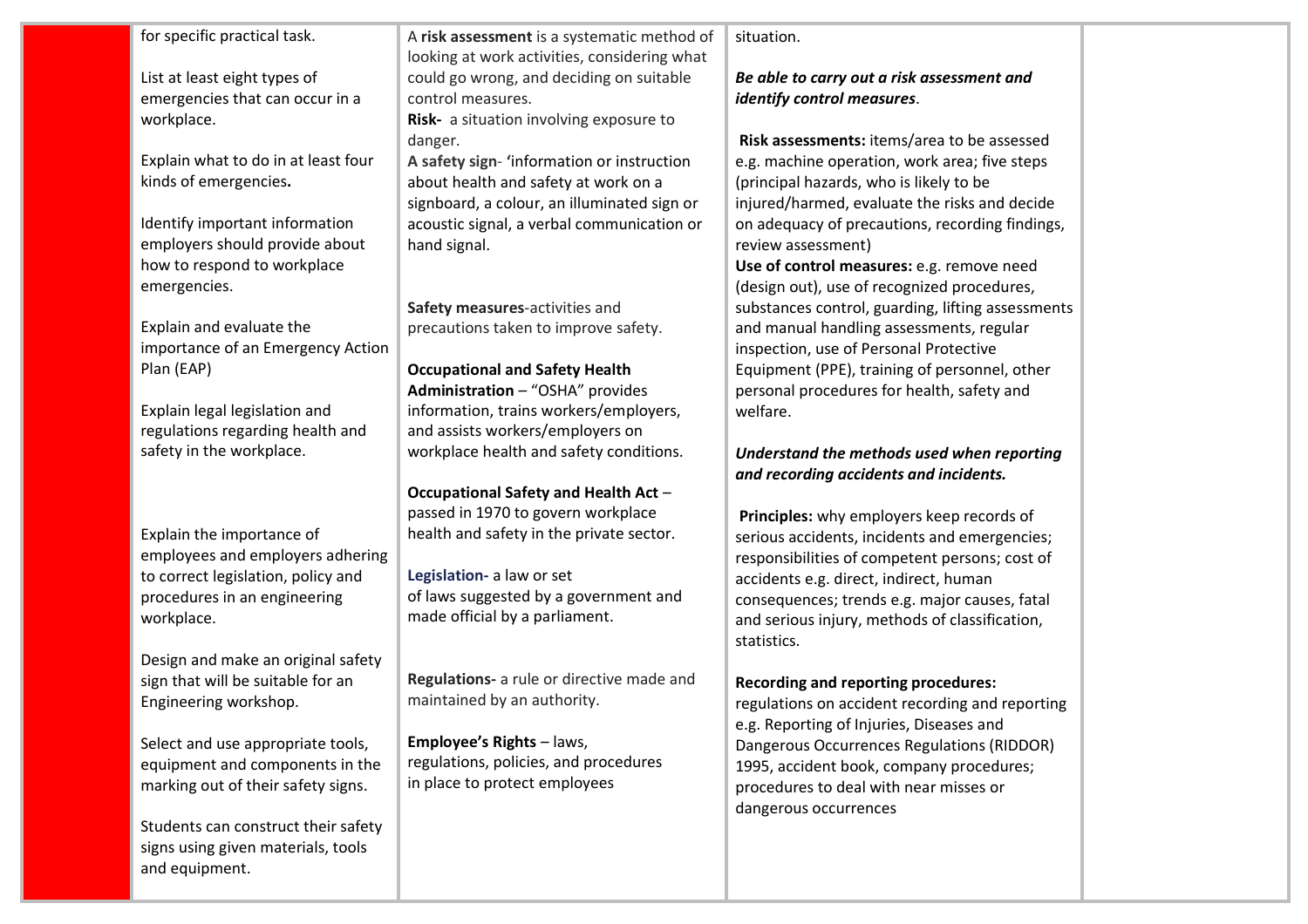| discussion.                                                                                                              |
|--------------------------------------------------------------------------------------------------------------------------|
|                                                                                                                          |
| Grading of worksheets.                                                                                                   |
| Questioning and<br>answering.<br>Peer assessment using<br>Grading of written<br>activities.<br>Completion and grading of |
|                                                                                                                          |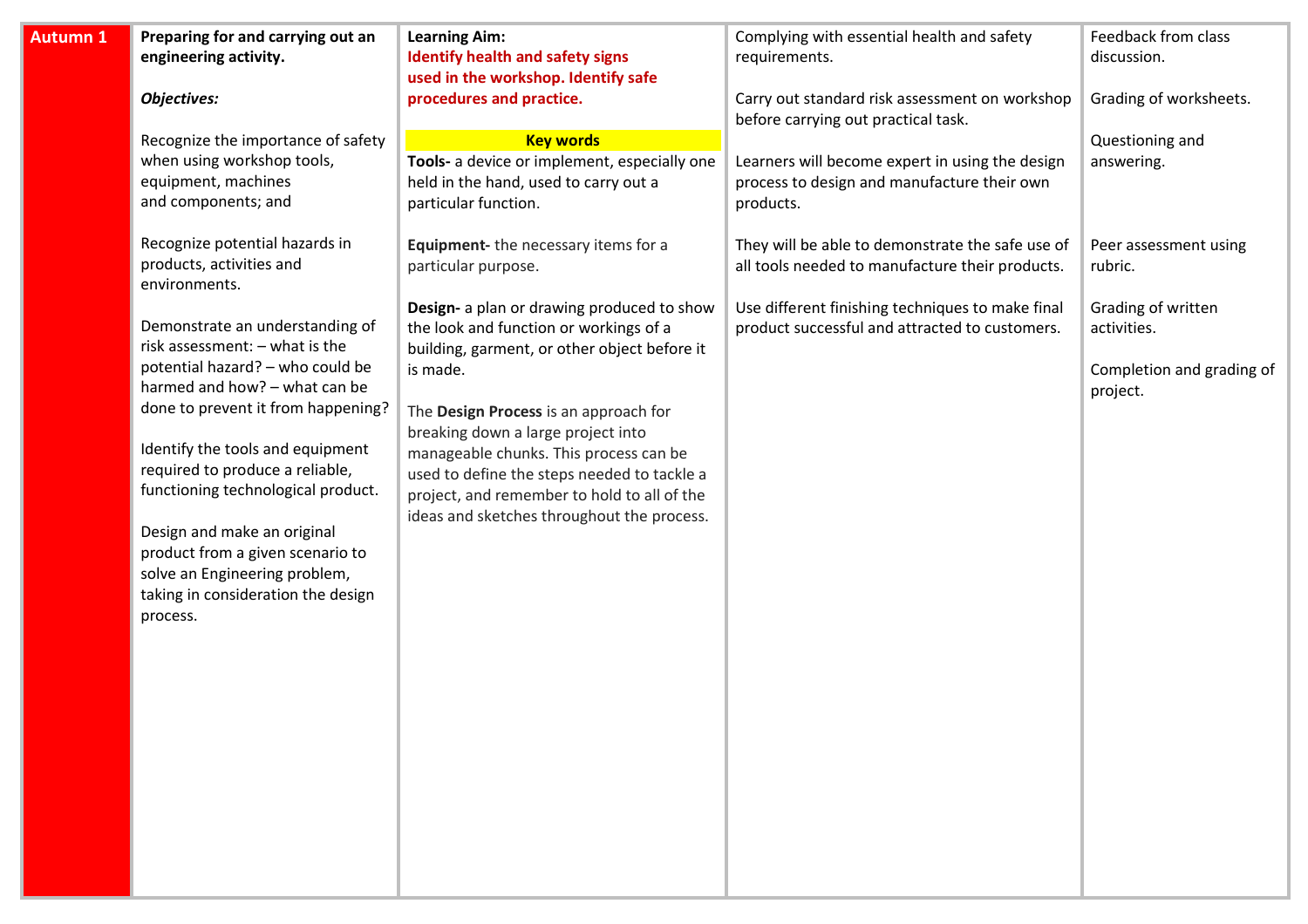| <b>Autumn 2</b> | Introduction to Technical drawing.     | <b>Learning Aim:</b>                                | Students will develop the art to precision as it is   | Feedback from class        |
|-----------------|----------------------------------------|-----------------------------------------------------|-------------------------------------------------------|----------------------------|
|                 |                                        | To help students to develop a general               | of the utmost importance in all technical             | discussion                 |
|                 | <b>Objectives</b>                      | understanding of the basics of Technical            | drawing. Drafts and product designs in all fields     |                            |
|                 |                                        | Drawing and its relevance in society.               | of engineering are expected to be scaled,             | Grading of worksheet on    |
|                 | At the successful completion of        |                                                     | labeled and arranged exactly as the final             | the types of drawing       |
|                 | this unit students should:             | 2. To help students to develop a general            | product would be. The proper use of the               | instruments and lines.     |
|                 |                                        | understanding of the basic concepts in              | Technical drawing tools and equipment will            |                            |
|                 | Have the basic knowledge of            | <b>Technical Drawing and how to apply them</b>      | ensure students master such skills.                   | Grading of research on     |
|                 | Technical Drawing. This knowledge      | in future lessons.                                  |                                                       | CAD and Geometry.          |
|                 | includes the definition, instruments   |                                                     | Students will acquire the skill of Lettering as it is |                            |
|                 | and types of lines commonly used       | <b>Key words</b>                                    | an important part of engineering drawing. It          | Marking of students        |
|                 | in Technical Drawing.                  | Technical Drawing, tee square, set squares,         | gives information regarding size, and                 | bordered drawing paper.    |
|                 |                                        | protractor, French curves, flexi curves,            | instructions, in the form of notes and                |                            |
|                 | Have the basic knowledge of how        | continuous thick and thin lines, chain lines,       | dimension.                                            |                            |
|                 | to border, set up a Title Block and    | dimension lines, title block, bordering and         |                                                       |                            |
|                 | do the necessary lettering correctly   | guidelines.                                         |                                                       | Student feedback from      |
|                 | on a drawing paper.                    |                                                     | Students will know the importance of the              | quiz.                      |
|                 |                                        | Technical drawing-Technical drawing, also           | different lines used in Technical drawing as lines    |                            |
|                 | Be able to bisect a line correctly     | known as drafting or draughting, is the act         | represent everything in these drawings. From          |                            |
|                 | and perform other basic operations     | and discipline of composing plans that              | the depth and intensity of the design that is         |                            |
|                 | on lines such as: dividing a line into | visually communicate how something                  | going to be represented, to the necessary and         | Marking and grading of     |
|                 | equal parts and ratios.                | functions or has to be constructed.                 | required details, the section that should be in       | students' class work.      |
|                 |                                        | Lettering- Used to give dimensions and              | focus, etc. Everything is represented through         |                            |
|                 | Develop a comprehensive                | other important information needed to fully         | the intensity of lines in technical drawings and it   |                            |
|                 | understanding of the term 'angles'.    | describe an item.                                   | is very essential to draw them with all the care      |                            |
|                 | This includes classifying and          | Guidelines- Lightly drawn lines used for            | and with the required purpose.                        |                            |
|                 | constructing angles.                   | lettering.                                          |                                                       |                            |
|                 |                                        | Object Lines- Thick dark lines that outlines        | Students will acquire all the skills required to      |                            |
|                 | Be able to accurately identify types   | an object                                           | use Technical drawing instruments to measure          | Assessment of students'    |
|                 | of triangle based upon their           | Hidden detail Lines- Short dash lines use to        | and layout drawings, or to improve the                | input in the               |
|                 | classifications.                       | show non visible surfaces. Usually shows as         | consistency and speed of creation of standard         | demonstrations.            |
|                 |                                        | medium thickness.                                   | drawing elements.                                     |                            |
|                 | Be able to construct triangles based   | <b>Construction line</b> - very light and thin line |                                                       | Test 1: constructing lines |
|                 | on different information given, for    | use to construct layout work.                       | Students will acquire the skills needed to            | and angles                 |
|                 | example all three sides or 2 sides     |                                                     | construct different angles which will assist them     | Test 2. constructing       |
|                 | and one angle.                         | Dimension line - Thin and dark lines use to         | with the trigonometry unit in Mathematics.            | triangles and              |
|                 |                                        | show the size (span) of an object with a            |                                                       | quadrilaterals.            |
|                 |                                        | numeric value.                                      |                                                       |                            |
|                 |                                        |                                                     |                                                       |                            |
|                 |                                        | Centre line - Long and short dash lines.            |                                                       |                            |
|                 |                                        | Usually indicates centre of holes, circles and      |                                                       |                            |
|                 |                                        | arcs. Line is thin and dark.                        |                                                       |                            |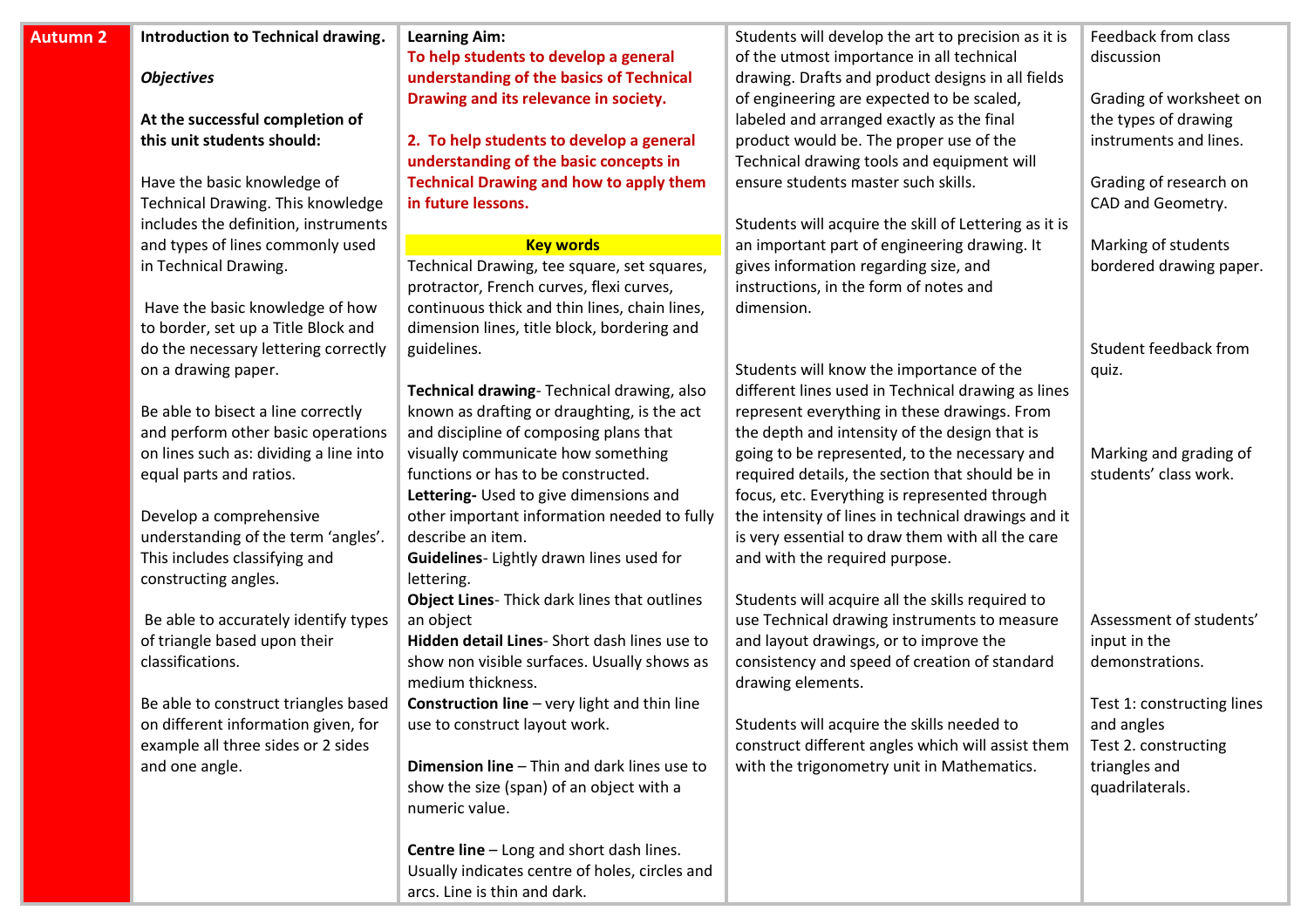| Drawing Sheet- Drawing sheet is a white<br>paper on which an object is drawn which is<br>available in various sizes. |  |
|----------------------------------------------------------------------------------------------------------------------|--|
|                                                                                                                      |  |
| <b>Drawing Board-</b> Drawing board is generally<br>made of soft wood and it is in rectangular                       |  |
| shape. It is used to support drawing sheet,                                                                          |  |
| so, the size of board is made according the<br>size of the drawing sheet.                                            |  |
| T-Square- T square is used to draw<br>horizontal and vertical lines on drawing<br>sheet.                             |  |
| Compass- Compass is used to draw an arc or<br>circle with known dimensions on<br>engineering drawing.                |  |
| Set Squares- Set squares are used to draw<br>lines with an angle between them. In most                               |  |
| of the structures, 30, 45, 60 and 90-degree<br>lines are most common. So, set squares                                |  |
| make the work easier for this type of<br>drawings.                                                                   |  |
| Protractor-Protractor is used to draw and<br>measure the angles of lines in the drawing.                             |  |
| French Curves-French curves are made of<br>plastic and they are in irregular shapes.                                 |  |
|                                                                                                                      |  |
| Perpendicular- at an angle of 90° to a given<br>line, plane, or surface or to the ground.                            |  |
| "Bisect" means to divide into two equal                                                                              |  |
| parts. You can bisect lines, angles, and<br>more.                                                                    |  |
| Ratio- the quantitative relation between<br>two amounts showing the number of times                                  |  |
| one value contains or is contained within<br>the other.                                                              |  |
|                                                                                                                      |  |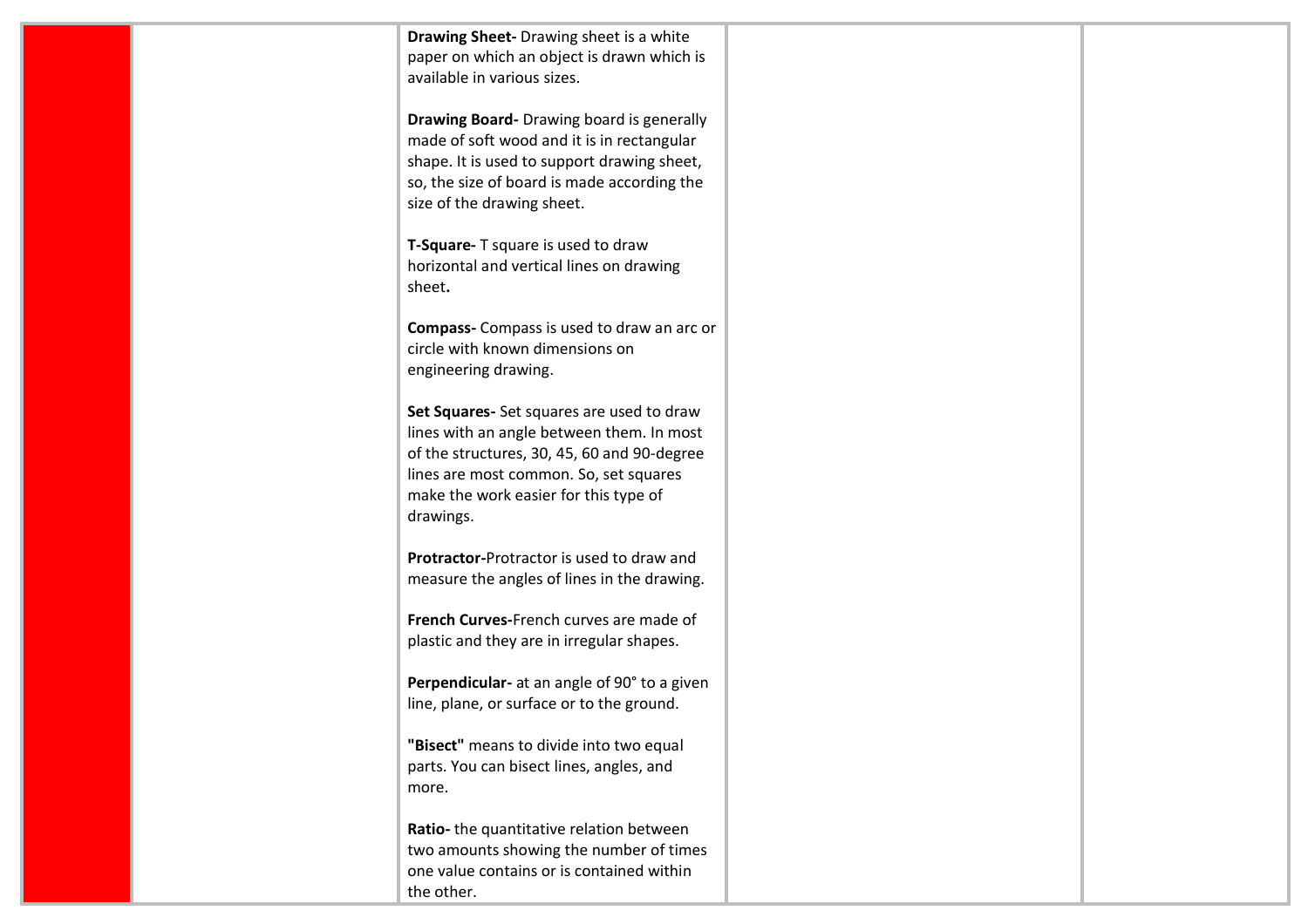| <b>Technical drawing techniques.</b> | <b>Learning Aim:</b>                           | The students will develop the skills of            | Feedback from class    |
|--------------------------------------|------------------------------------------------|----------------------------------------------------|------------------------|
| (Isometric and Orthographic)         | To be able to sample a range of technical      | constructing real life objects in 3D. These are    | discussion.            |
|                                      | drawing techniques.                            | very important skills for engineers because they   |                        |
| <b>Objectives:</b>                   |                                                | can easily and unambiguously read off the          | Grading of worksheets. |
|                                      | <b>Key words</b>                               | various dimensions from the drawing and easily     |                        |
| After this lesson, students will be  |                                                | communicate between designer, client and           | Questioning and        |
| able to:                             | Isometric drawing, method of graphic           | manufacturer.                                      | answering.             |
|                                      | representation of three-dimensional            |                                                    |                        |
| Explain isometric drawing and its    | objects, used by engineers, technical          |                                                    |                        |
| principles.                          | illustrators, and architects.                  | Learners will be able to differentiate between     |                        |
|                                      |                                                | 2D and 3D drawings.                                | Peer assessment using  |
| Demonstrate an understanding of      | 3D-three-dimensional.                          |                                                    | rubric.                |
| how to draw isometrically.           |                                                | Learners will be able to explain the differences   |                        |
|                                      | Oblique drawing: a projective drawing of       | between isometric drawing and other three          | Grading of written     |
| Explain the differences between      | which the frontal lines are given in true      | dimensional drawing.                               | activities.            |
| isometric drawing and other three    | proportions and relations and all others at    |                                                    |                        |
| dimensional drawing.                 | suitable angles other than 90 degrees          |                                                    |                        |
|                                      | without regard to the rules of linear          | Learners will be able to draw objects in first and |                        |
| Use isometric axis to draw           | perspective.                                   | third angle projections and annotate and           |                        |
| given objects.                       |                                                | dimension drawings.                                |                        |
|                                      | Projections- A 3D projection or graphical      |                                                    |                        |
| Explain orthographic projection.     | projection maps points in three-dimensions     |                                                    |                        |
|                                      | onto a two-dimensional plane.                  |                                                    |                        |
| Explain the principles of both       |                                                |                                                    |                        |
| first and third angle projections.   | Orthographic projection- a method of           |                                                    |                        |
|                                      | projection in which an object is depicted      |                                                    |                        |
| Distinguish between first and        | using parallel lines to project its outline on |                                                    |                        |
| third angle projections.             | to a plane.                                    |                                                    |                        |
|                                      |                                                |                                                    |                        |
| Draw objects in first and third      | Third angle projection.                        |                                                    |                        |
| angle projections.                   | First angle projection.                        |                                                    |                        |
|                                      |                                                |                                                    |                        |
| Learnt how to annotate and           | Dimensioning is the process of specifying      |                                                    |                        |
| dimension a drawing.                 | part's information by using of lines,          |                                                    |                        |
|                                      | number, symbols and notes.                     |                                                    |                        |
| Learnt how to produce sections and   |                                                |                                                    |                        |
| parts drawings.                      |                                                |                                                    |                        |
|                                      |                                                |                                                    |                        |
|                                      |                                                |                                                    |                        |
|                                      |                                                |                                                    |                        |
|                                      |                                                |                                                    |                        |

**Spring**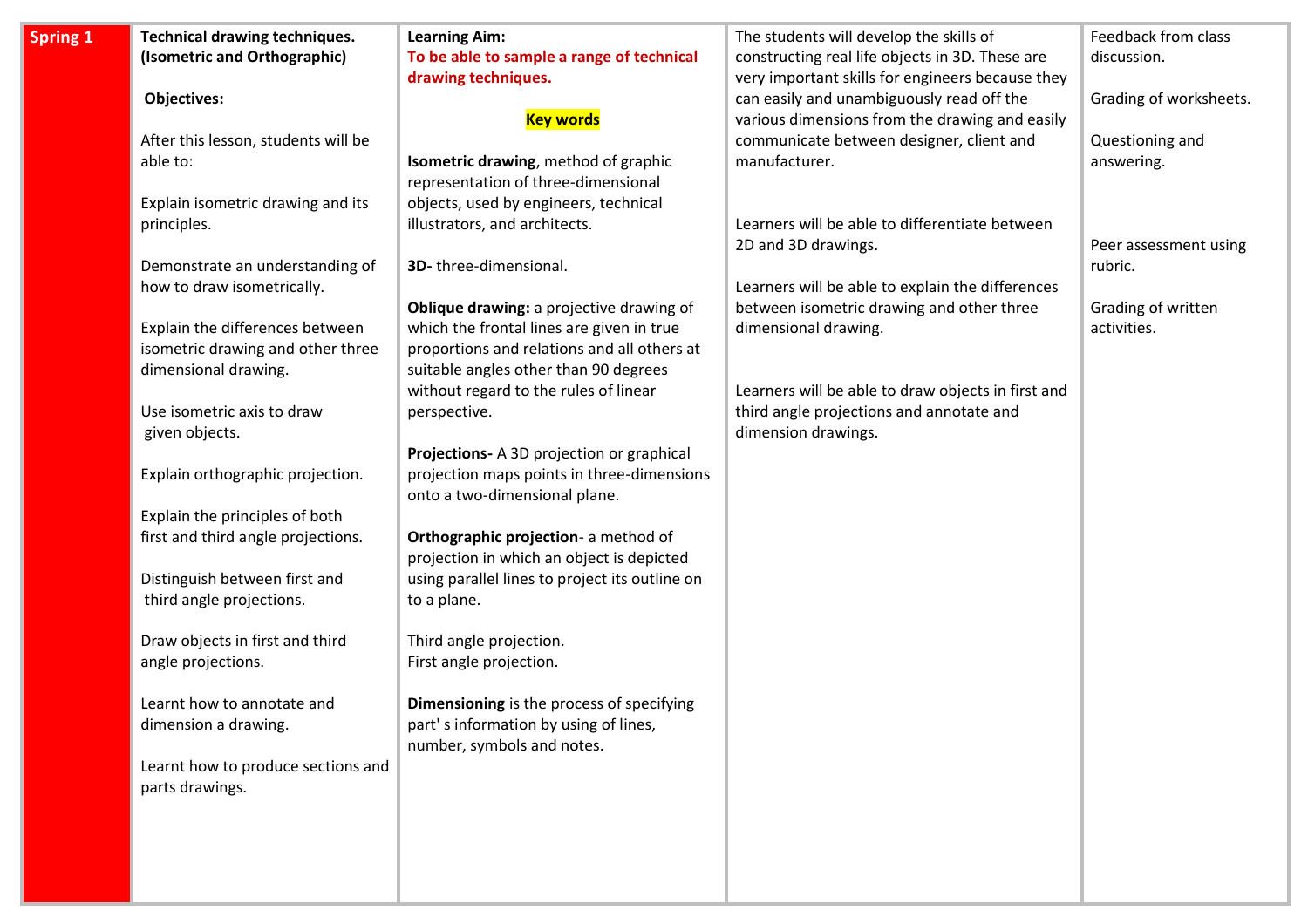| ng 2 |                                    | <b>Learning Aim:</b>                                    | The learner completing these lessons will        | Feedback from class    |
|------|------------------------------------|---------------------------------------------------------|--------------------------------------------------|------------------------|
|      | CAD-Computer Aided Design.         | To be able use CAD to achieve higher levels             | develop skills and competencies with frequently  | discussion.            |
|      |                                    | of accuracy, repeatability and efficiency               | used commands and terminology related to         |                        |
|      | The students will be able to:      | when producing engineering drawings.                    | two-dimensional and three-Dimensional            | Grading of worksheets. |
|      |                                    | <b>Computer Aided Drawing (CAD):</b> the use of         | drawing.                                         |                        |
|      | Open and close a technical program | precision-drawing software programs to                  |                                                  | Questioning and        |
|      | successfully.                      | accelerate the design process by making it              | The students will be able to use computer and    | answering.             |
|      |                                    | easier to create and modify draft designs.              | CAD software to model different engineering      |                        |
|      | Navigate software.                 | Plan: a drawing or diagram, particularly one            | components.                                      |                        |
|      |                                    | illustrating the layout and constituent                 |                                                  |                        |
|      | Identify key areas of the CAD      | components to design a building, made by                | Learners will be able to use CAD to design and   | Peer assessment using  |
|      | interface.                         | projection on a horizontal plane.                       | develop products to be used by consumers.        | rubric.                |
|      | Identify key vocabulary terms      | Design: a plan or drawing that demonstrates             | Learners will be able to visualize their final   | Grading of written     |
|      | related to the CAD program.        | the form and function of a building,                    | designs of the product that is to be made, it    | activities.            |
|      |                                    | garment, or other object prior to its being             | subassemblies and the constituent parts.         |                        |
|      | Perform basic mouse and keyboard   | created.                                                |                                                  | Student feedback from  |
|      | functions used with the CAD        |                                                         | Learners will use CAD to Improve the quality of  | quiz.                  |
|      | program.                           | Fillet: a command in CAD software allowing              | their design: With the CAD software students     |                        |
|      |                                    | you to create a rounded inside or outside               | will use large number of tools that will help in |                        |
|      | Create orthographic and isometric  | curved                                                  | carrying out thorough engineering analysis of    |                        |
|      | drawings on different scales.      | corner.                                                 | the proposed design.                             | Marking and grading of |
|      | Modify commands: copy, move,       | Grid: a pattern of dots or lines within the             |                                                  | students' class work.  |
|      | paste, offset, fillet.             | work area of the software that can be used<br>to aid in |                                                  |                        |
|      | Print a drawing on the classroom   |                                                         |                                                  |                        |
|      | printer.                           | drawing.                                                |                                                  |                        |
|      |                                    | Offset: a command that creates a copy of an             |                                                  |                        |
|      |                                    | entity (line, circle, etc.) that is a specified         |                                                  |                        |
|      |                                    | parallel distance away from the current                 |                                                  |                        |
|      |                                    | object(s) selected.                                     |                                                  |                        |
|      |                                    | Title block: an area of a drawing sheet that            |                                                  |                        |
|      |                                    | contains information about the actual                   |                                                  |                        |
|      |                                    | drawing, including project name, author,                |                                                  |                        |
|      |                                    | scale, drawing number.                                  |                                                  |                        |
|      |                                    | Trim: a command used to "trim" off excess               |                                                  |                        |
|      |                                    | length on an object or entity, to end exactly           |                                                  |                        |
|      |                                    | at the end or intersection of another entity.           |                                                  |                        |
|      |                                    |                                                         |                                                  |                        |
|      |                                    |                                                         |                                                  |                        |

**Spri**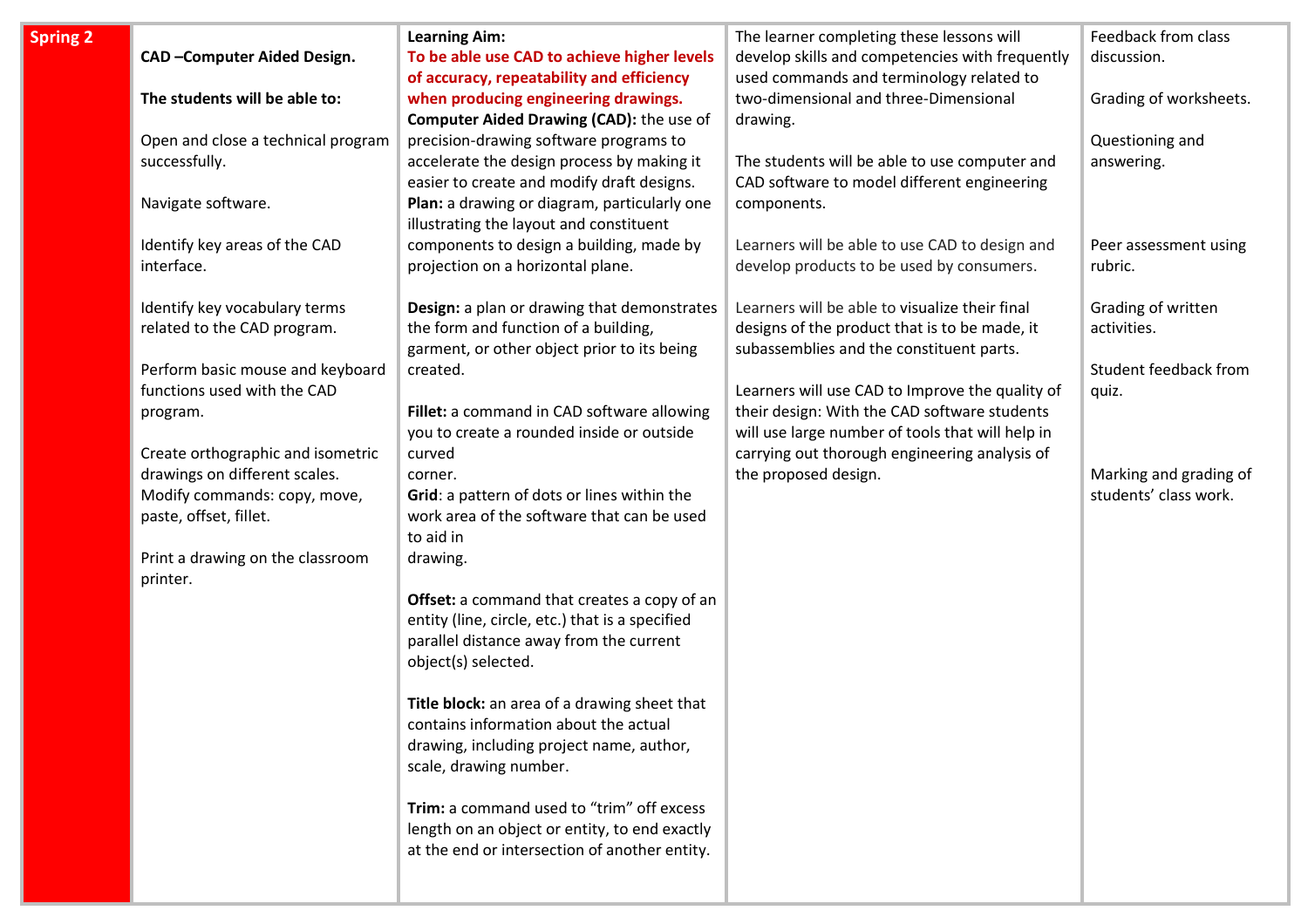| Summer 1 | <b>Products, Sectors and</b>        | <b>Transition to Year 10</b>                                                       | Students will know the fundamentals and skills     | Feedback from class    |
|----------|-------------------------------------|------------------------------------------------------------------------------------|----------------------------------------------------|------------------------|
|          | Organizations.                      | <b>Learning Aim:</b>                                                               | needed to work in each sector of engineering.      | discussion.            |
|          |                                     | <b>Understand engineering sectors, products</b>                                    |                                                    |                        |
|          | <b>Objectives:</b>                  | and organizations, and how they                                                    | Engineering is rife with situations that require   | Grading of worksheets. |
|          |                                     | interrelate.                                                                       | diligent problem-solving. Learners will develop    |                        |
|          | Explain the term engineering?       |                                                                                    | problem solving skills necessary to solve existing | Questioning and        |
|          |                                     | <b>Explore engineering skills through the</b>                                      | engineering problems. They will learn have the     | answering.             |
|          | Understanding the need for          | design process.                                                                    | necessary skills to be able to approach every      |                        |
|          | engineers.                          |                                                                                    | task and problem with a cool, unemotional,         |                        |
|          |                                     | Engineering is the branch of science and                                           | analytical mind. Use a logical and creative        |                        |
|          | Understanding the engineering       | technology concerned with the design,                                              | approach to solve complex engineering              | Peer assessment using  |
|          | design and make process.            | building, and use of engines, machines, and                                        | problems.                                          | rubric.                |
|          |                                     | structures.                                                                        |                                                    |                        |
|          |                                     |                                                                                    | Learners will be able to research and analyze      | Grading of written     |
|          | Develop and demonstrate the safe    | Electrical and electronic engineering -                                            | how different sectors are interrelated to design   | activities.            |
|          | application of technical and        | engineering that specializes on electrical and                                     | and manufacture different engineering products     |                        |
|          | practical knowledge.                | electronic equipment, interfaces and                                               | and how each sector applies themselves to          |                        |
|          |                                     | communications. Electrical engineering                                             | make the design process a success.                 |                        |
|          | Identify and explain the different  | tends to focus on larger scale electrical                                          |                                                    |                        |
|          | engineering sectors.                | equipment and power, whilst electronic                                             | Learners will have a better understanding of       |                        |
|          |                                     | engineering is more focused on smaller                                             | different engineering organizations relating to    |                        |
|          |                                     | electronic devices and electronic circuits.                                        | their sizes, products and manufacturing.           |                        |
|          | Identify different engineered       |                                                                                    |                                                    |                        |
|          | products.                           | Chemical engineering - this engineering                                            |                                                    |                        |
|          | Exploring and analysing different   | field is concerned with how biological and                                         |                                                    |                        |
|          | engineering organisations and their | chemical processes can be used to develop                                          |                                                    |                        |
|          | functions.                          | new materials and substances.                                                      |                                                    |                        |
|          |                                     |                                                                                    |                                                    |                        |
|          | Understanding and explaining        | Mechanical engineer: These engineers focus                                         |                                                    |                        |
|          | Engineering job roles and career    | on the design and development of powered                                           |                                                    |                        |
|          | progressions.                       | machines and engines. This could include<br>automotive engineers, who can be found |                                                    |                        |
|          |                                     | anywhere from your local garage to leading                                         |                                                    |                        |
|          |                                     | car manufacturers.                                                                 |                                                    |                        |
|          |                                     |                                                                                    |                                                    |                        |
|          |                                     | Civil engineer: These professionals keep our                                       |                                                    |                        |
|          |                                     | towns and cities running smoothly,                                                 |                                                    |                        |
|          |                                     | engineering the systems and frameworks                                             |                                                    |                        |
|          |                                     | that power our everyday lives, including                                           |                                                    |                        |
|          |                                     | roads, bridges, water supplies and buildings.                                      |                                                    |                        |
|          |                                     |                                                                                    |                                                    |                        |
|          |                                     |                                                                                    |                                                    |                        |